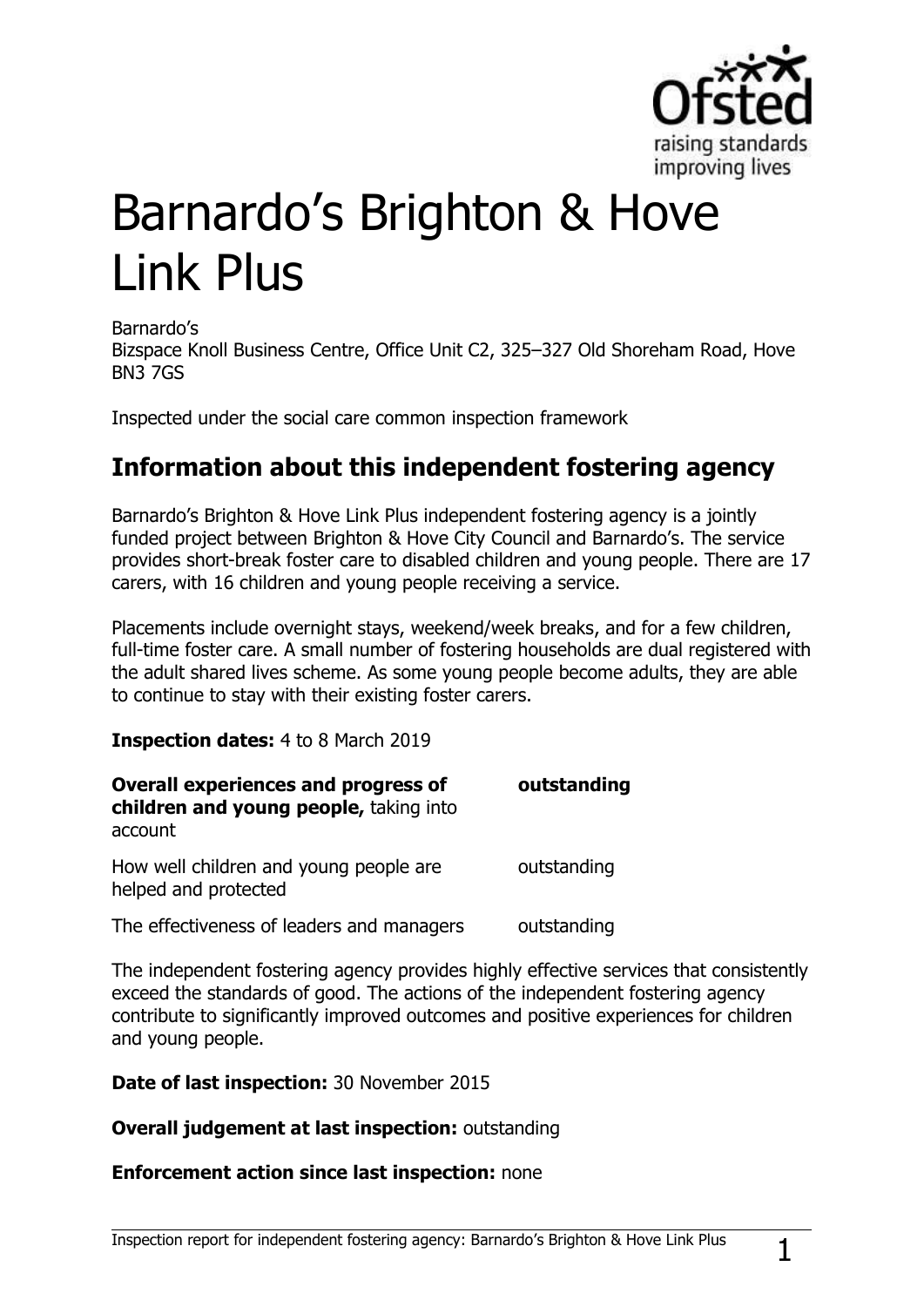

# **Key findings from this inspection**

This independent fostering agency is outstanding because:

- Support to children is bespoke and nothing is too much for the team.
- Children's lives significantly improve through the care that they receive.
- Matching is very thoughtful and is in children's best interests.
- Foster carers are child-centred, dedicated and strong advocates for children.
- Foster carers and parents feel part of the agency and help shape its development.
- Training is focused on meeting the individual needs of children.
- $\blacksquare$  Strong partnership working with all relevant agencies is evident.
- Tenacious advocacy by staff helps to ensure that children's voices are heard.
- The staff team is dedicated, passionate and child-centred.
- $\blacksquare$  A 'children's rights' approach underpins the work of the agency.
- Inclusivity of children is key to the ethos of the whole staff team.
- Staff are empowering and enabling of children, parents and foster carers.
- There is specialist knowledge provided by a very experienced staff team.
- Participation work within the agency is innovative and inspiring.
- Children, foster carers and parents contribute to the development of the agency.
- Strong safeguarding practice is embedded within the culture of the agency.
- $\blacksquare$  The panel is very effective and is reflective of the safeguarding practice in the agency.
- Quality assurance mechanisms continue to be improved upon.
- The registered manager is inspirational in their vision for the agency.
- Aspirational leadership ensures that high standards of care are maintained.
- The registered manager and responsible individual promote continual improvement.

The independent fostering agency's areas for development:

- Children's risk assessments should include the strategies that are in place to address identified risks.
- The agency's complaints procedure needs to be updated to provide clarity in relation to complaints being investigated outside of the line management structure.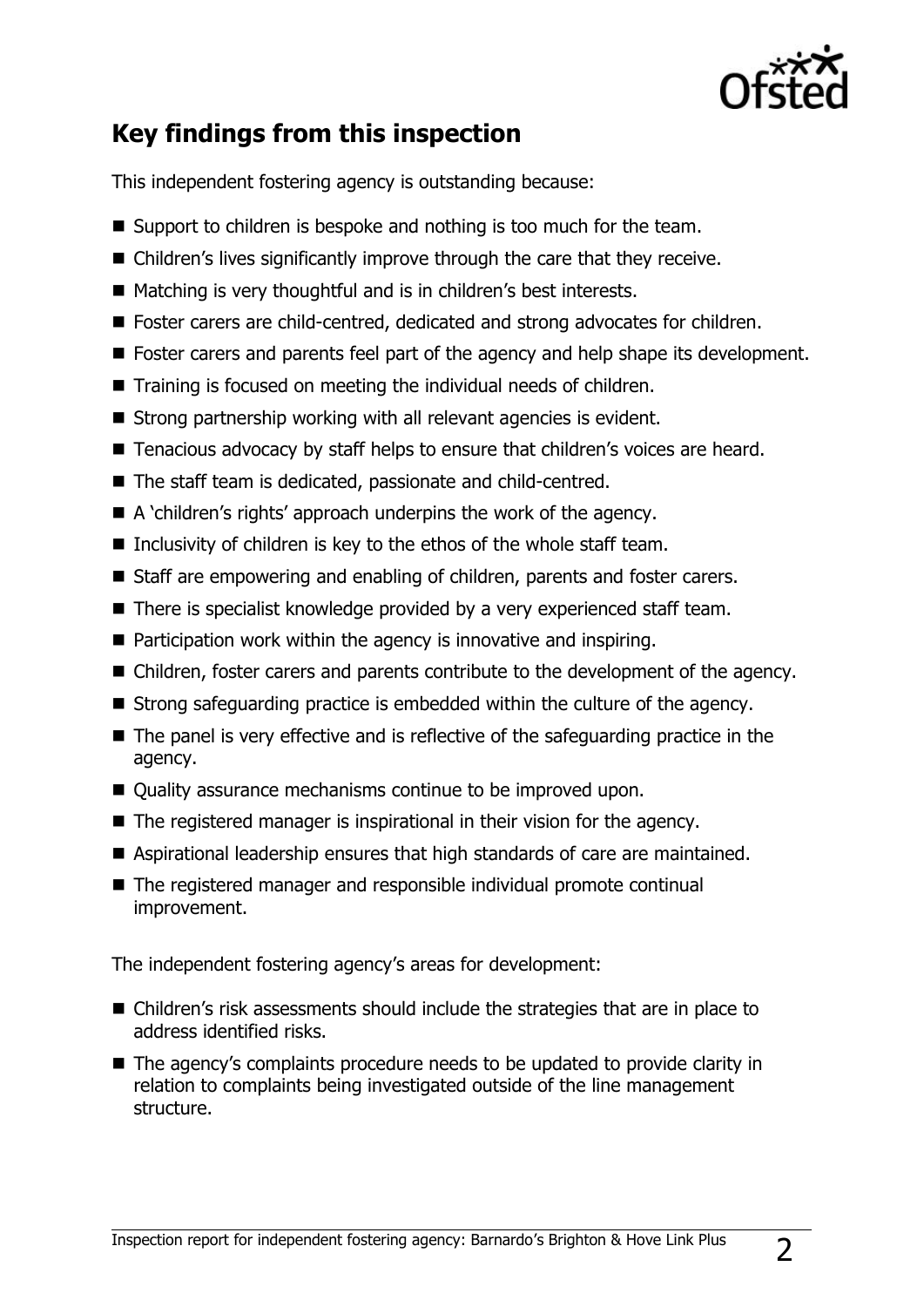

## **What does the independent fostering agency need to do to improve?**

## **Recommendations**

- The service implements a proportionate approach to any risk assessment. (National minimum standards 4.5) In particular, ensure that assessments reflect the strategies that are in place to mitigate the risks.
- $\blacksquare$  The registered person has provided the service with a written policy and procedural guidelines on considering and responding to representations and complaints in accordance with legal requirements and relevant statutory guidance. (National minimum standards 25.11) In particular, ensure that this includes specific information-sharing guidelines, where complaints are investigated outside of the agency's line management structure.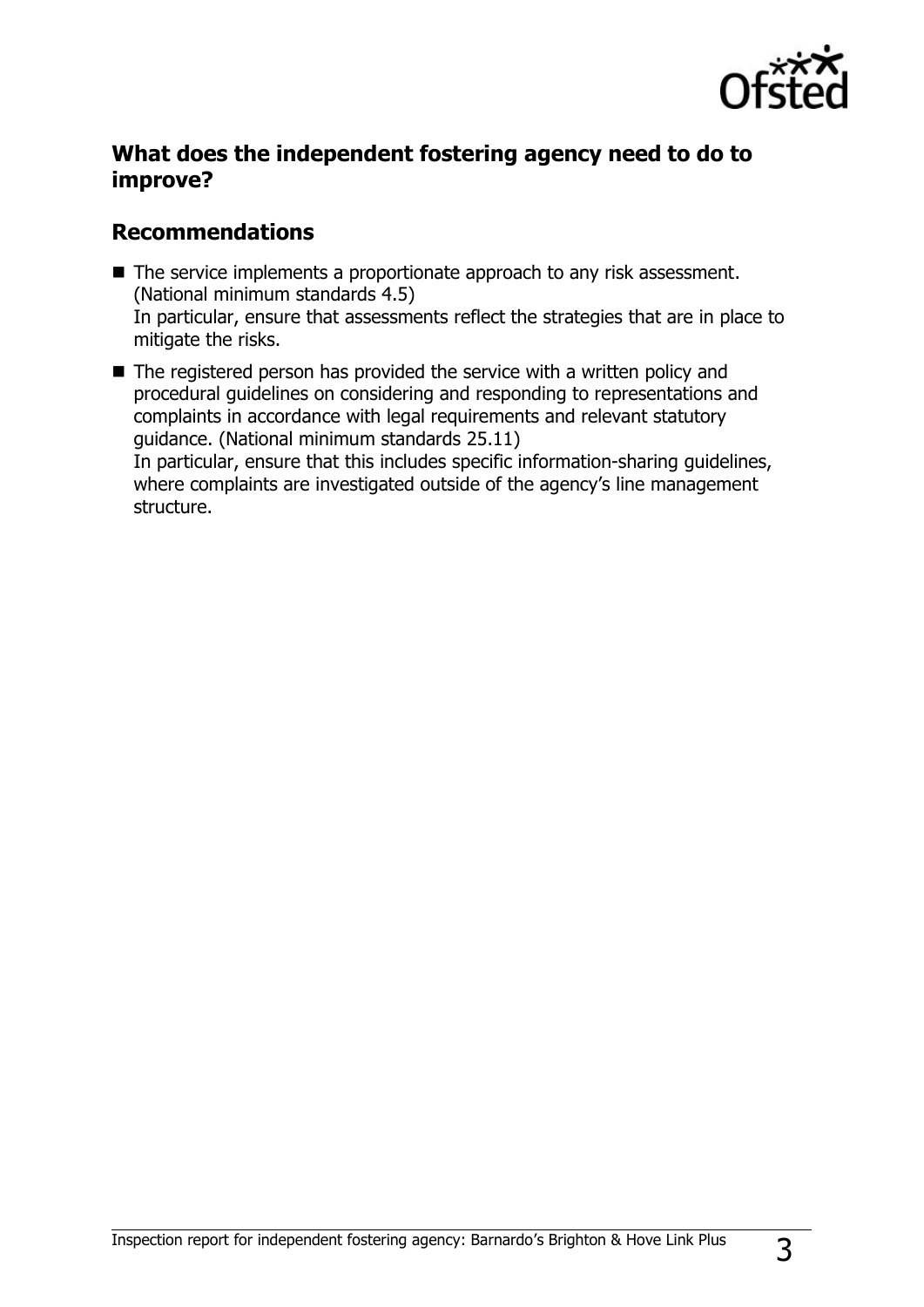

# **Inspection judgements**

#### **Overall experiences and progress of children and young people: outstanding**

This small agency provides excellent care based on inclusivity. The staff team has a strong value base which focuses on children's rights. Children, parents and foster carers are involved in planning the focus of support for children before the care starts. With a new tool to assist in this process, staff are enabled to involve children in a way that meets children's individual needs. The matching of children with carers is well thought through, with planned visits to help the child and the carer develop a relationship. This is supported by the agency's detailed information regarding the child.

Safe caring plans are completed by staff which reflect the detailed information held by the agency. This ensures that carers have a thorough understanding of each child's needs. Foster carers demonstrate a strong commitment to the care of the children. Supported by a thorough understanding of the children's physical and emotional health needs, carers provide excellent individualised care. Carers contribute significantly to the progress children make in their health needs, which are often complex. The care is child-centred, and no potential barrier is seen as insurmountable. This reflects the social model of disability which underpins the agency's values and approach to supporting children.

Foster carers provide enduring care for children which persists even when behaviour that may challenge the carers is present. Children are settled and respond positively to the care they receive. This was observed during a visit to one child in placement where the child has been supported, by their carer, to sleep throughout the night. Another older child was appreciative of the support they had received in developing their independence skills. Parents consistently provided extremely positive feedback about the care their children receive.

Parents are respected by staff for their understanding of their child's needs. Foster carers and staff support parents through visits and attendance at meetings. There is strong partnership working with host and placing authorities. Social workers spoke highly of the care and support that are provided by the agency to each child. Foster carers' experience and skills are valued by parents, agency staff and social workers.

There have been continual improvements in the recording on children's files. This includes the recording of the administration of medication, which is important due to the children's health needs. With the introduction of an online system, carers are able to upload recordings in a timely way. This benefits children as staff have the information at the time. The online system has been introduced quite recently, so the changes have not yet been fully embedded.

Supervising social workers provide great support and supervision to new and existing foster carers. Supervision is detailed and provides space for carers to reflect on the care they provide. The individual learning and development needs of foster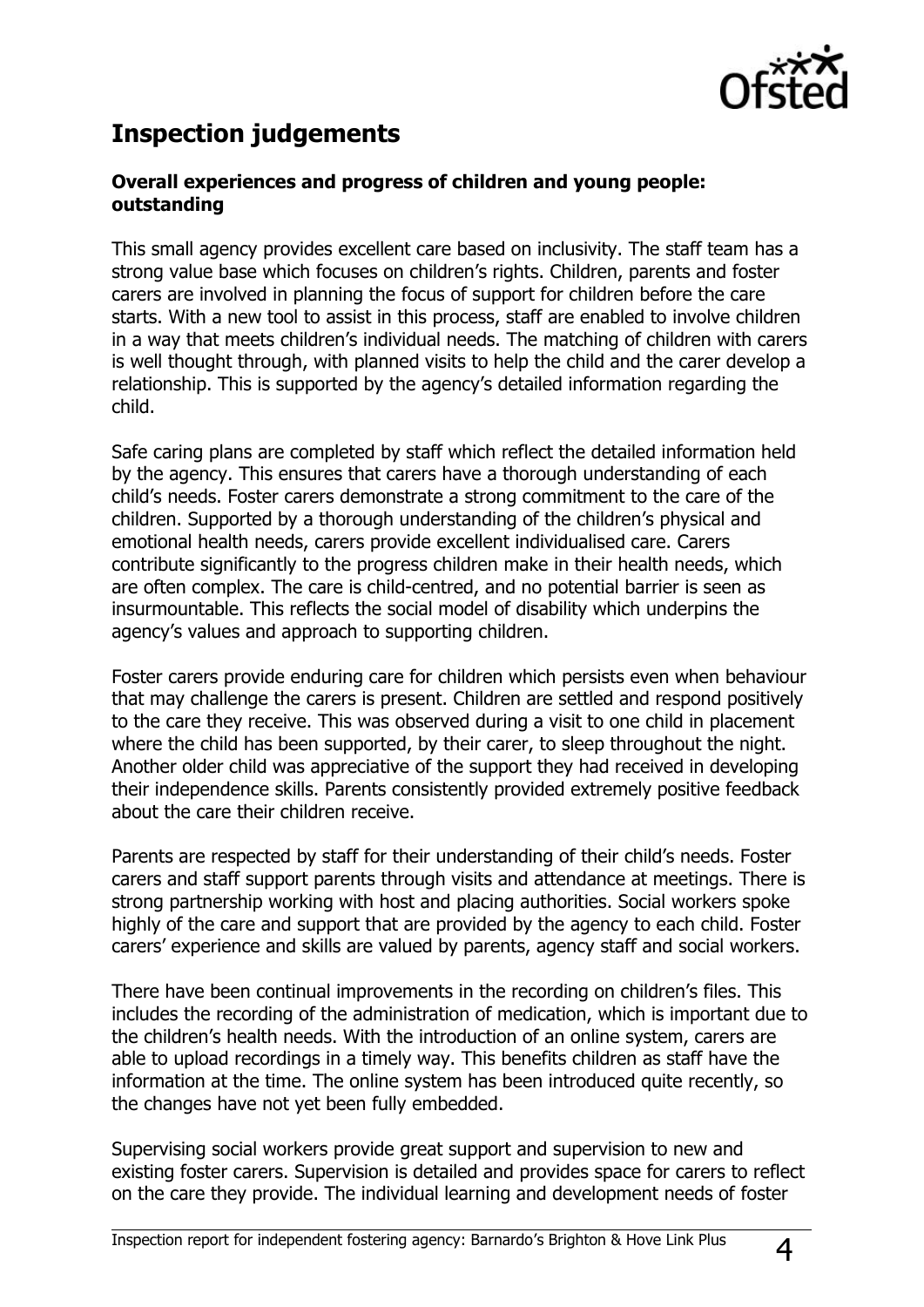

carers are very well understood. Training is identified which specifically meets the needs of the children. One foster carer commented on the specialist training that had been sourced to help her to further develop an understanding of the needs of the child she cared for. This was being delivered to all carers and partner agencies during the period of this inspection.

Advocacy for children is particularly effective across this agency. Foster carers, staff and the management team are all strong advocates for the children who access the service. There is a deep understanding of the children's wishes and feelings, which are often communicated through gestures or the children's behaviour. The agency as a whole is effective in understanding non-verbal communication. Through observing and being with children, carers and the staff team ensure that children are central to all care planning. This specialist knowledge enables children to be heard and understood.

Children's participation is seen as integral to the agency. The children's guide is available in a number of different formats to ensure inclusivity. There are brilliant examples of participation events for children and young people. These include a project focusing on the emotional well-being of the siblings of children who access the service. Another project involved a carer and young people being interviewed for a television news bulletin.

One young person has directly contributed to the work of the wider organisation. They spoke positively about the impact of this and how they felt listened to and part of the 'Barnardo's family'. The meaningful participation of children was reflected in the successful achievement of the 'Hear by Right' Gold Award. This was jointly awarded to the organisation's projects in the area. The agency has also written a published article on the engagement of children in the service. This demonstrates the agency's children's rights-based approach.

The joint fostering panel, with the partnering host local authority, continues to work well. This collaborative working ensures that an effective process is in place for the approval of foster carers. This is supported by the appointment of a new panel chair who brings a wealth of experience to the role. Ongoing training for panel members is provided alongside agency staff. This supports shared learning and development. The agency has strengthened further the effectiveness of its monitoring and oversight through the appointment of an independent reviewing officer.

#### **How well children and young people are helped and protected: outstanding**

There is a strong culture of excellent safeguarding practice within the agency. This includes consistency in the safer recruitment checks undertaken in relation to foster carers, staff and panel members. The rigorous vetting process that was undertaken to assess the suitability of a 'family and friends' carer was another example of strong practice.

Where there have been any concerns in relation to carers or their relatives, strong safeguarding measures have been developed in response. The agency consistently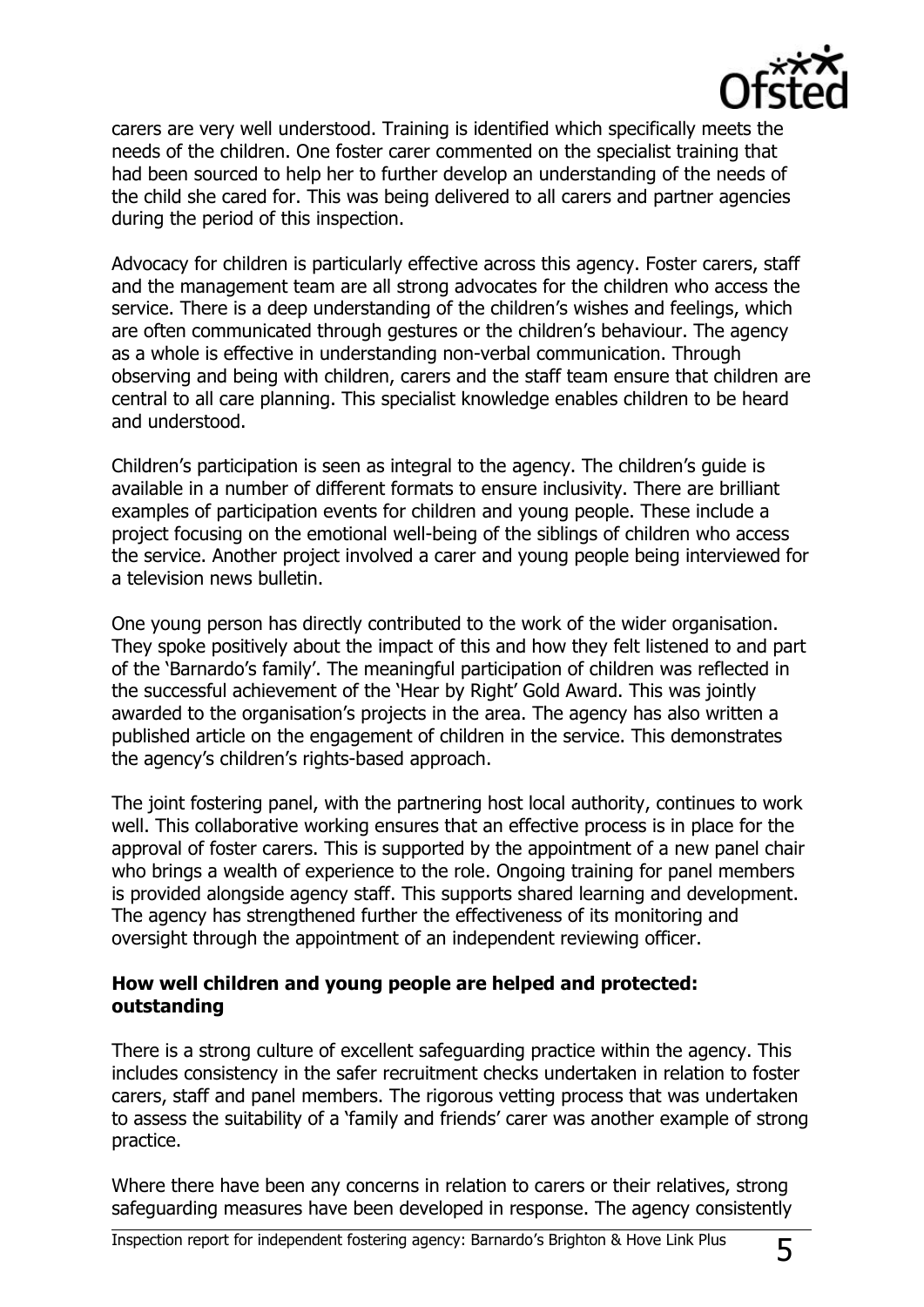

works effectively with the child's placing authority to ensure that effective safeguards are in place. This includes representation at all child protection meetings.

Children's individual needs are understood through the individual safe caring plans that are in place. The individual risks identified for each child are assessed, with effective strategies put in place to minimise these. These were not fully updated for one child to reflect their changing needs. However, this did not impact on the child, who received a significant level of support which provided strong safeguards, over and above what would have been expected of the agency. There is a clear and effective procedure in place for responding to children who may go missing. In the rare event that this happens, the agency ensures an effective response by carers.

#### **The effectiveness of leaders and managers: outstanding**

The agency is led by an inspiring registered manager who is supported by a very experienced team leader. The registered manager leads a team that is aspirational for children through the inclusive approach to the care and support that are provided. The whole staff team understands the children, their parents and foster carers well. This is evidenced by the consistently positive feedback provided by parents and carers, who felt fully involved in the agency though the consultation forums that are in place.

The registered manager has a real understanding of the strengths of the service**.**  They, together with the responsible individual, seek continual improvement of the service. The staff team feels valued and respected for their professional expertise. The agency seeks to improve the experiences of children through the development of the service. There is genuine ownership of this from the foster carers, through to the staff and the leadership team. This impacts positively on children through the insightful practice and thoughtful care that is provided to them.

Carers feel very well supported by their supervising social workers and the management team. They feel part of the agency and able to voice their views. There has been one complaint, made by a foster carer, since the last inspection. This was fully investigated outside of the line management structure, which was appropriate due to the nature of the complaint. Where a complaint is responded to in this way, clearer guidance is needed in relation to information sharing within the organisation. This did not impact on the effectiveness of the response to the complaint.

Staff receive high-quality, reflective supervision which is comprehensive. Learning and development are promoted well within the agency and wider organisation. Staff have lead roles within the wider organisation and represent the agency in relation to these. The article developed for a sector-specific publication, focusing on valuing the voice of the child, is one example of a staff member's wider involvement in research.

The recommendations of the last inspection have been fully met. The monitoring systems have been further enhanced by the development of child-centred measures for tracking individual progress and outcomes. The registered manager has further developed the quality assurance systems in response to learning following training. This has resulted in the appointment of an independent reviewing officer who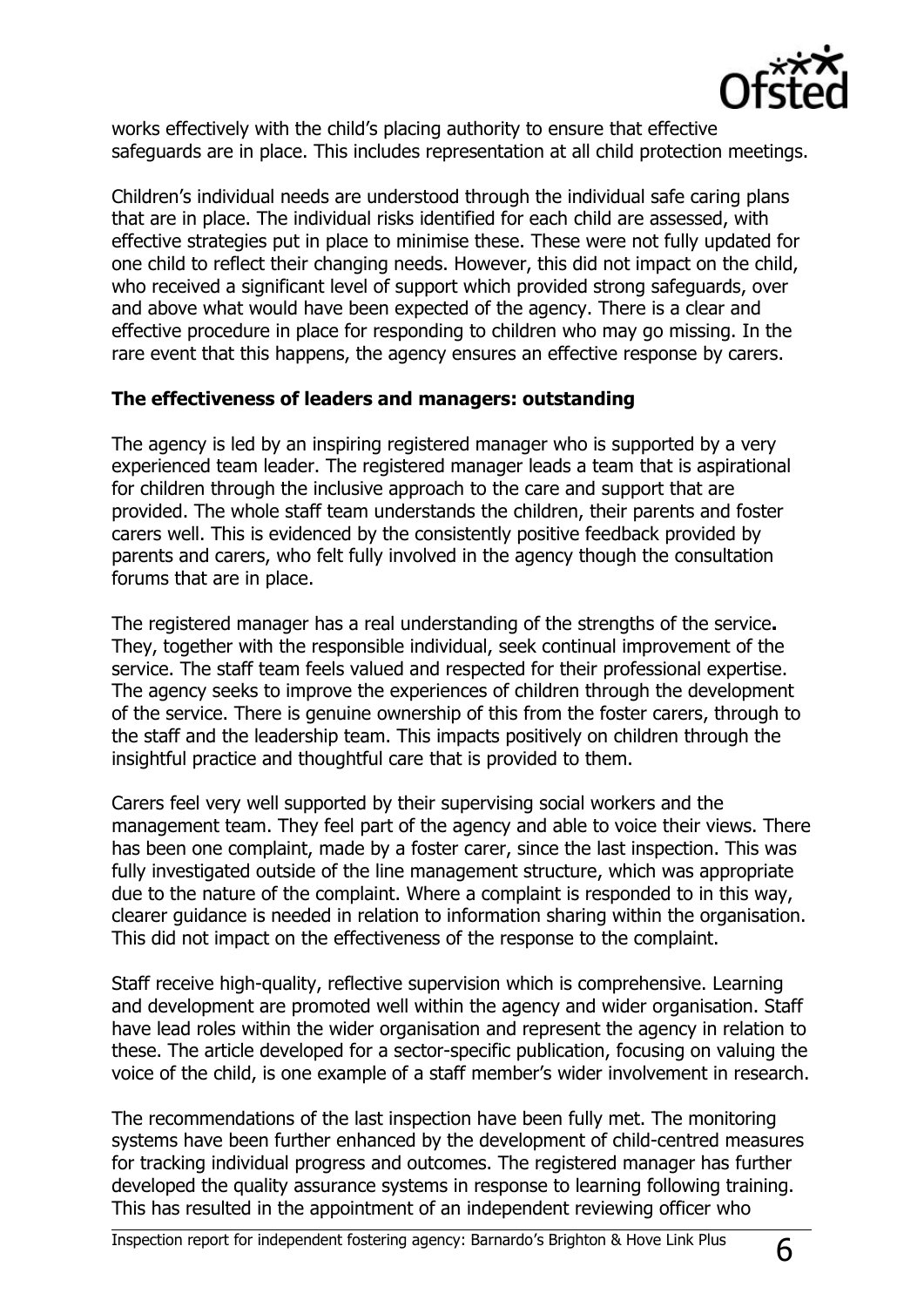

provides additional effective oversight of the quality of care provided.

## **Information about this inspection**

Inspectors have looked closely at the experiences and progress of children and young people. Inspectors considered the quality of work and the differences made to the lives of children and young people. They watched how professional staff work with children and young people and each other and discussed the effectiveness of help and care provided. Wherever possible, they talked to children and young people and their families. In addition, the inspectors have tried to understand what the independent fostering agency knows about how well it is performing, how well it is doing and what difference it is making for the children and young people whom it is trying to help, protect and look after.

Using the 'Social care common inspection framework', this inspection was carried out under the Care Standards Act 2000 to assess the effectiveness of the service, how it meets the core functions of the service as set out in legislation, and to consider how well it complies with the Fostering Services (England) Regulations 2011 and the national minimum standards.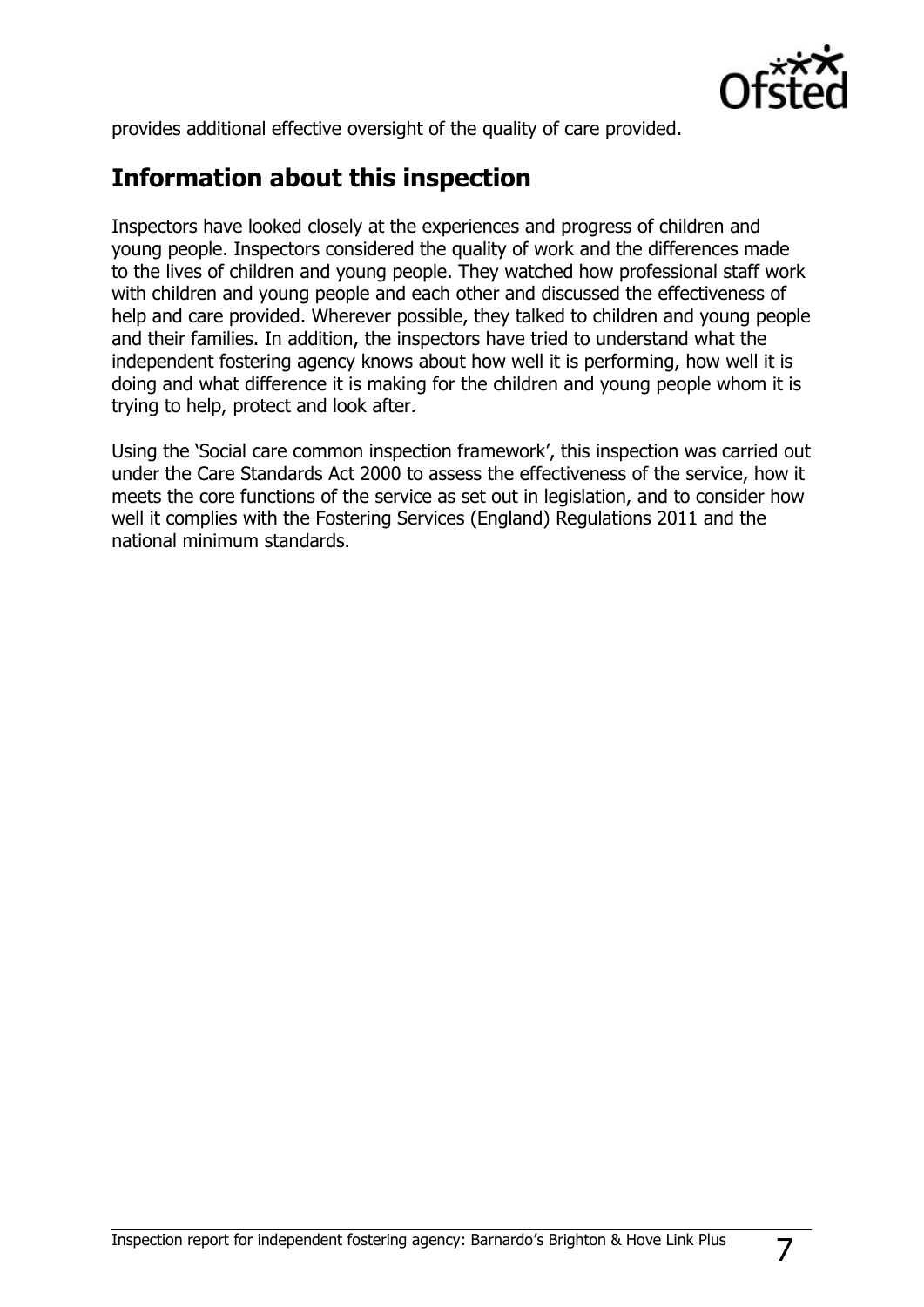

## **Independent fostering agency details**

**Unique reference number:** SC045651

**Registered provider:** Barnardo's

**Registered provider address:** Unit 13A, Silver Fox Way, Cobalt Business Park, Newcastle upon Tyne NE27 0QJ

**Responsible individual:** Lucy Ivankovic

**Registered manager:** Lisa Giles

**Telephone number:** 01273 411767

**Email address:** lisa.giles@barnardos.org.uk

## **Inspector**

Maria Lonergan, social care inspector